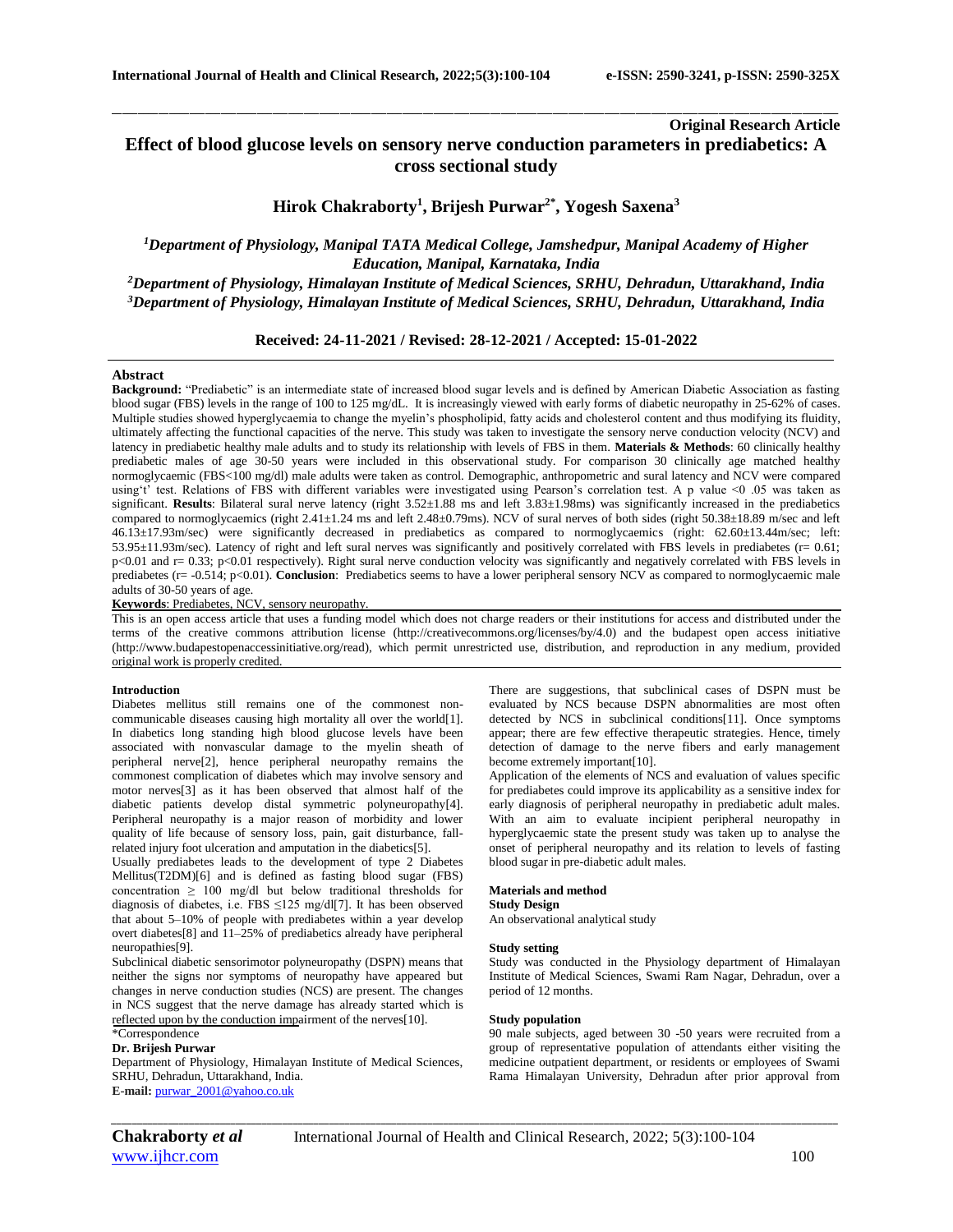\_\_\_\_\_\_\_\_\_\_\_\_\_\_\_\_\_\_\_\_\_\_\_\_\_\_\_\_\_\_\_\_\_\_\_\_\_\_\_\_\_\_\_\_\_\_\_\_\_\_\_\_\_\_\_\_\_\_\_\_\_\_\_\_\_\_\_\_\_\_\_\_\_\_\_\_\_\_\_\_\_\_\_\_\_\_\_\_\_\_\_\_\_\_\_\_\_\_\_\_\_\_\_\_\_\_\_\_\_\_\_\_\_\_\_\_\_\_\_\_\_\_\_\_\_\_\_\_\_\_\_\_\_\_\_\_\_\_\_\_ institutional ethical committee for the research protocol and taking written informed consent from every participant of the study.

#### **Inclusion criteria for prediabetics**

i) Age-30-50 years ii) Clinically healthy adult males with iii) Fasting Plasma Glucose (100 mg/dl-125 mg/dl)

#### **Inclusion criteria for controls**

i) Age-30-50 years ii) Clinically healthy adult males with iii)Fasting Plasma Glucose (<100 mg/dl)

## **Exclusion criteria (same for both groups)**

Individuals with history of daily alcohol intake, tobacco chewing, daily smoking, and systemic diseases like hypertension, thyroid disorders, etc and those on medications like steroids, anti-psychotic drugs, were excluded from the study. Not included in the study were also individuals who were fasting (religious or cultural cause) or who had consumed food in the morning. The sample size was calculated using standard deviation of sensory nerve conduction velocity among prediabetes [3.62 mm/sec][12] and normal control considering 80% study power and an alpha error of 0.05. The sample size calculated for cases was 60. As per the above ratio of 2:1 (case versus control), 30 controls were recruited for comparison. Thus 60 prediabetics and 30 normoglycaemics were selected for the study.

### **Study tools**

FBS of the volunteers who reported in the morning in the department without having breakfast and overnight fasting were checked using glucometer (GlucOne BG 03 Auto by DrMorepan)[13] and noted. Based on the working definition, clinically healthy adult male subjects of 30 -50 years were considered prediabetic if their FBS level was ≥100 mg/dl and ≤125 mg/dl and normoglycaemic if their FBS was <100mg/dl and subsequently these volunteers were enrolled for NCS. Before conduction of NCS, anthropometric and demographic

parameters along with a self-administered questionnaire were noted. Body mass index (BMI) was also calculated by Bio-Impedance body composition analyzer (Karada Scan).

The study of peripheral nerve conduction in the sensory nerves was performed following standard technique using the clarity vision EMG Octopus machine and 1 cm disc electrodes in the Physiology department. With the volunteer lying comfortably at 25-28°C room temperatures, electrodes attached to the body of the subject and leads attached to the monitor, supramaximal stimulus was given at the predefined area for effective nerve stimulation and recording NCS. Sweep speed was set at 2ms/division for sensory NCS. Antidromic stimulation was applied proximally to the active recording electrode. The latency to both the initial deflection (onset latency) and negative peak (peak latency) as well as nerve conduction velocity were recorded in accordance with the guidelines outlined by the American Association of Electrodiagnostic Medicine[14].

### **Ethical considerations**

Approval from institutional ethical committee with number (SRHU/HIMS/ETHICS/2018/54) for the research protocol and written informed consent from every participant of the study was taken before initiation of the study.

### **Data Analysis**

To evaluate the change in parameters, data obtained was subjected to statistical analysis using the software SPSS (Statistical Package for the Social Sciences), version 20.0 for Windows. Anthropometric and demographic parameters as well as latencies and nerve conduction velocities in sensory (sural) peripheral nerves between prediabetes male adults and normoglycaemic healthy controls were expressed as mean ± standard deviation assessed by unpaired 't' test. The relationship of fasting blood glucose levels with sensory nerve conduction studies (latency and NCVs) in prediabetes adults was observed by Pearson's correlation. Level of significance was set at p<0.05.

#### **Results**

As shown in the table below, there was no significant difference in the demographic and anthropometric parameters between the normoglycaemics and prediabetics.

| Sl. No. | <b>Parameters</b>       | Normoglycaemic (n=30) | Prediabetic (n=60) | p value |
|---------|-------------------------|-----------------------|--------------------|---------|
|         | Age (years)             | $41.10 + 6.39$        | $43.18 + 5.63$     | 0.11    |
|         | Height (cm)             | $169.13{\pm}4.81$     | $170.81 + 4.67$    | 0.12    |
|         | Weight (kg)             | $72.13 \pm 8.20$      | $75.20 \pm 6.11$   | 0.07    |
|         | BMI(kg/m <sup>2</sup> ) | $25.36 \pm 2.31$      | $25.63 \pm 2.30$   | 0.59    |

**Table 1: Demographic and anthropometric parameters among normoglycaemics and prediabetics (Mean±SD)**

Values: Mean ± SD; "t" test. BMI: Body Mass Index; p< 0.05was considered statistically significant. When we compared the latencies and nerve conduction velocities (NCV) of sensory (sural nerves) of both lower limbs in normoglycaemics and prediabetics (Table 2), we found latencies of bilateral sensory (sural) nerves to be significantly greater in prediabetics as compared to normoglycaemics. The NCV of bilateral sensory (sural) nerves were also observed to be significantly lower in the prediabetics as compared to the normoglycaemics.

| Table 2: Nerve conduction tests among normoglycaemics and prediabetics (Mean±SD) |  |
|----------------------------------------------------------------------------------|--|
|----------------------------------------------------------------------------------|--|

| <b>Parameters</b>              | Normo-glycaemic<br>$(n=30)$ | Prediabetic (n=60) |      |
|--------------------------------|-----------------------------|--------------------|------|
| Right Sural Nerve latency (ms) | $2.41 + 1.24$               | $3.52 \pm 1.88$    | 0.00 |
| Left Sural Nerve latency (ms)  | $2.48 \pm 0.79$             | $3.83 \pm 1.98$    | 0.00 |
| Right Sural NCV $(m/s)$        | $62.60 \pm 13.44$           | $50.38 \pm 18.89$  | 0.00 |
| Left Sural NCV $(m/s)$         | $53.95 \pm 11.93$           | $46.13 \pm 17.93$  | 0.02 |

Data presented as Mean ± SD; "t" test; NCV: Nerve Conduction Velocity. p< 0.05was considered statistically significant.

#### **Table 3: Correlation of fasting blood sugar (FBS) with demographic, anthropometric and nerve conduction latencies and in normoglycaemic adult males (n=30):**

|               | <b>FBS</b><br>(mg)<br>dl) | Age<br>(vears) | BMI           | <b>Right Sural Nerve</b><br>latency(ms) | <b>Right Sural</b><br>NCV(m/s) | Left Sural<br>Nerve latency<br>(ms) | <b>Left Sural</b><br>NCV(m/s) |
|---------------|---------------------------|----------------|---------------|-----------------------------------------|--------------------------------|-------------------------------------|-------------------------------|
| $FBS$ (mg/dl) |                           | .154<br>.415)  | .107<br>.573) | .000<br>.999)                           | $-.002$<br>.993)               | $-.156$<br>(.412)                   | .192<br>(.310)                |
| Age (years)   |                           |                | .257          | $.519**$                                | $-.618**$                      | $.379*$                             | $-.231$                       |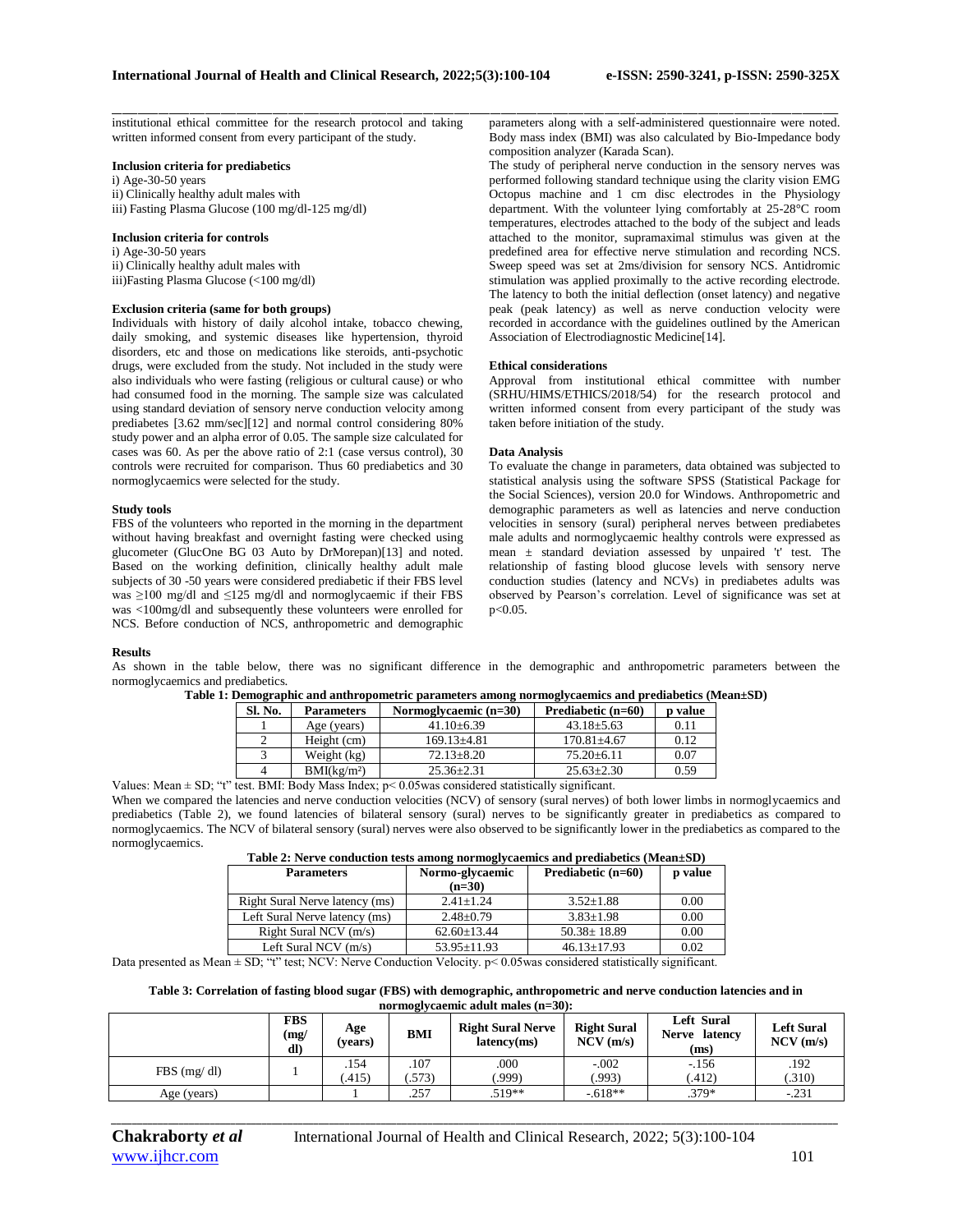|                              |  | (.170) | (.003)  | (.000)    | (.039)  | (.219)   |
|------------------------------|--|--------|---------|-----------|---------|----------|
| $BMI$ (kg/m <sup>2</sup> )   |  |        | $-.096$ | $-.119$   | .089    | $-.311$  |
|                              |  |        | (.613)  | (.530)    | (.640)  | (.095)   |
|                              |  |        |         | $-.737**$ | $-.059$ | .170     |
| Right Sural latency (ms)     |  |        |         | (000)     | (.757)  | (.370)   |
| Right Sural NCV $(m/s)$      |  |        |         |           | .165    | .035     |
|                              |  |        |         |           | (.384)  | (.855)   |
|                              |  |        |         |           |         | $-740**$ |
| Left Sural latency (ms)      |  |        |         |           |         | (.000)   |
| Sural<br>$NCV$ (m/s)<br>Left |  |        |         |           |         |          |

Values are in correlation coefficient r; (p value). p>0.05 was considered statistically non-significant;

p value < 0.05\*, p<0.01: \*\*, p<0.001: \*\*\* was considered statistically significant.

Table 3 shows there is no correlation of FBS with any other variable. No significant (positive/negative) co relation of FBS in normoglycaemics with demographic, anthropometric and nerve conduction latencies and velocities (in sensory nerves of both lower limbs).

| Table 4: Correlation of fasting blood sugar (FBS) with demographic, anthropometric and nerve conduction latencies and velocities |  |
|----------------------------------------------------------------------------------------------------------------------------------|--|
| among the prediabetic males $(N=60)$                                                                                             |  |

|                                | <b>FBS</b><br>(mg/dl) | Age<br>(vears) | BMI<br>(kg/m <sup>2</sup> ) | <b>Right Sural</b><br><b>Nerve</b><br>latency (ms) | <b>Right Sural</b><br>NCV(m/s) | <b>Left Sural</b><br><b>Nerve Latency</b><br>(ms) | <b>Left Sural</b><br>NCV(m/s) |
|--------------------------------|-----------------------|----------------|-----------------------------|----------------------------------------------------|--------------------------------|---------------------------------------------------|-------------------------------|
| $FBS$ (mg/dl)                  |                       | .093<br>(482)  | $-.137$<br>(.297)           | $.611**$<br>(.000)                                 | $-.514**$<br>(000)             | $.334**$<br>(009)                                 | $-215$<br>(.099)              |
| Age (years)                    |                       |                | .014<br>(.918)              | $.401**$<br>(.002)                                 | $-.380**$<br>.003)             | .241<br>063                                       | $-216$<br>(.098)              |
| BMI $(kg/m2)$                  |                       |                | 1                           | .056<br>(.673)                                     | .086<br>(.513)                 | $-.002$<br>(.990)                                 | .068<br>(.604)                |
| Right Sural Nerve latency (ms) |                       |                |                             |                                                    | $-.881**$<br>(.000)            | $.405**$<br>(.001)                                | .388**<br>(.002)              |
| Right Sural NCV $(m/s)$        |                       |                |                             |                                                    |                                | $-.487**$<br>000(                                 | $.513**$<br>(.000)            |
| Left Sural Nerve latency (ms)  |                       |                |                             |                                                    |                                |                                                   | $-0.885**$<br>(.000)          |
| Left<br>Sural<br>$NCV$ (m/s)   |                       |                |                             |                                                    |                                |                                                   |                               |

Values are in correlation coefficient r; (p value).  $p > 0.05$  was considered statistically non-significant; p value  $< 0.05$ ,  $p < 0.01$ : \*\*, p<0.001:\*\*\* was considered statistically significant.

Table 4 shows significant positive correlation of FBS in prediabetes with right sural (p=.000; r = .611) and left sural (p=.009; r = .334) nerve latency. The table also shows significant negative co relation of FBS with right sural ( $p=000$ ;  $r = -.514$ ) NCV. Age also showed a significantly positive correlation with right sural (p=.000; r = .401) nerve latency and significantly negative correlation with right sural (p=.003; r = -.380) NCV.



Fig.1 showed that variability prediction of nerve latency with increasing FBS was more in right sural (R<sup>2</sup>=0.37) as compared to left sural nerve  $(R<sup>2</sup>=0.11)$  among the prediabetics.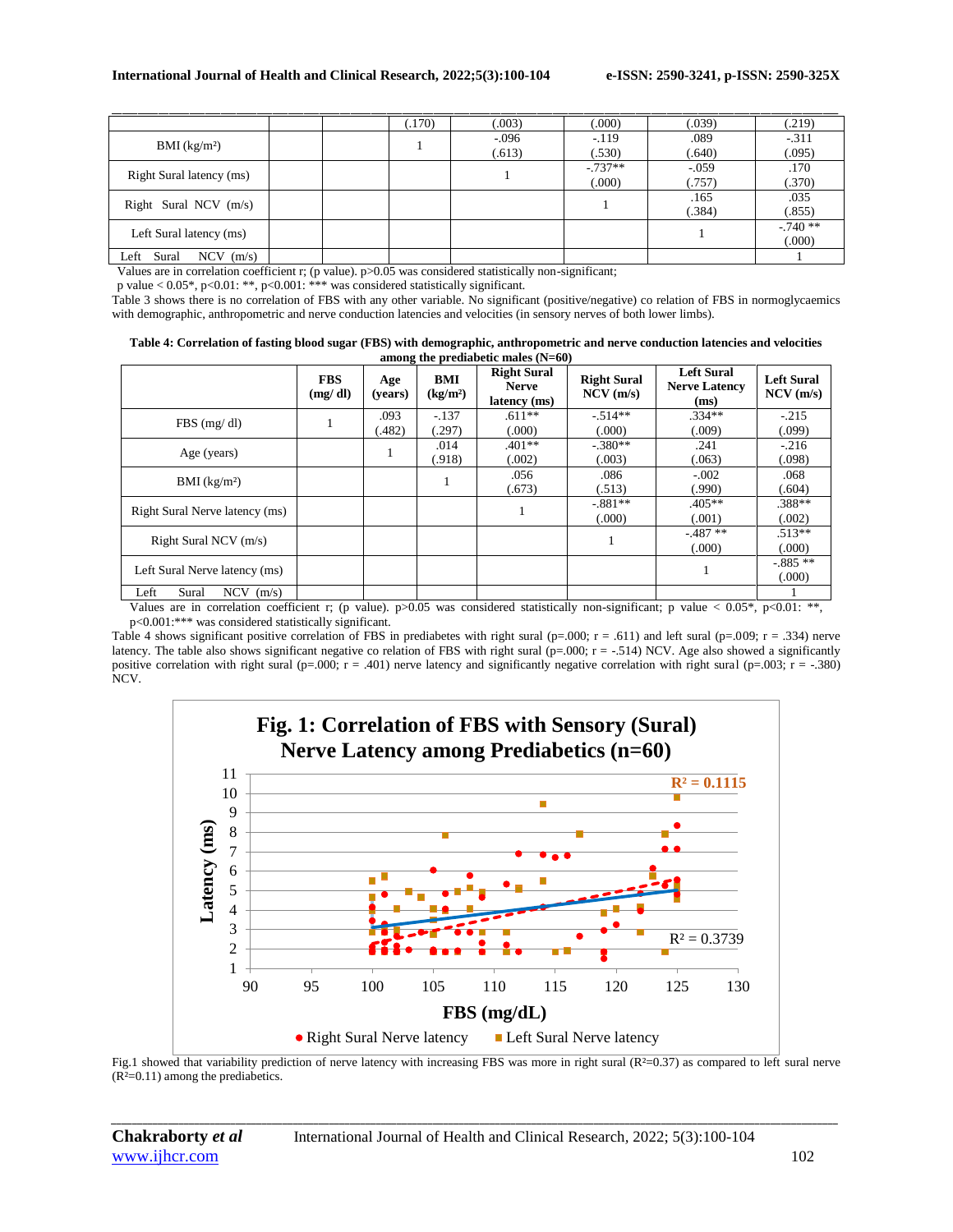

Fig. 2 showed that variability prediction of nerve conduction velocity with increasing FBS was more in right sural  $(R<sup>2</sup>=0.26)$  as compared to left sural nerve  $(R<sup>2</sup>=0.04)$  among the prediabetics

#### **Discussion**

Symptomatic diabetic sensory neuropathy is the commonest complication among diabetics with a high disability index[15]. Prediabetes is a high-risk state for development of diabetes with about 10% of prediabetics progressing to T2DM within a year[16].

Our study observed that the demographic and anthropometric parameters (age, height, weight, BMI, %) were not significantly different in prediabetics when compared with normoglycaemic healthy male adults suggesting no significant change in these variables occur due to hyperglycaemia in prediabetics. The findings of our study are contrary to the findings of Lee CC et al who in their study noted that age, height, and prediabetes to be independently associated with peripheral neuropathy[17].

Sural nerve measurements are reliable parameter to evaluate early diabetic polyneuropathy and have a value in the early diagnosis of diabetic polyneuropathy[18].

The principle of our study to study sensory polyneuropathy in prediabetics found support in the cohort study by Kannal et al. who in their study observed that 24.1% of subjects with prediabetes exhibited subclinical, asymptomatic peripheral neuropathy and it was demonstrated by the abnormalities of sural NCS[19].

When the sensory (sural) nerves were evaluated, we noticed a significant increase in the latency of sensory (sural) nerves on both the sides in the prediabetics as compared to the normoglycaemics. Significant decrease in the NCV of sensory (sural) nerves in both the lower limbs was also observed in the prediabetics when compared to normoglycaemics (Table 2).

Our research results matched with study results of Sachan et al. who observed increase in latency and decrease in the sural nerve conduction velocity in prediabetics They concluded that it is the demyelination of the nerves which increases the latency in them and which is more in diabetics than prediabetics due to higher levels of blood sugar in the former[20].

Devi MS et al., in their study observed, that the sural NCV was significantly decreased in both the diabetics (p value  $< 0.001$ ) and prediabetics (p value of 0.047) when compared with the normal healthy controls. They proposed that neuropathy begins very early in diabetes and this can be detected at a much earlier, even before the development of diabetes i.e. in the prediabetic stage, which, by itself is a transitional phase towards the development of diabetes. The

severity of neuronal dysfunction maybe related to the duration and level of hyperglycaemia in the individual[21]. Their findings are in line with our observations where we too hypothesized that neuropathy starts in the prediabetic stage.

In one of the nerve conduction studies done by Kocer et al. on prediabetics and age matched healthy controls; they mentioned that there was abnormality of sural NCS in the form of increased latencies and decreased NCVs in prediabetics. Moreover, the study also noticed that it was the right side of the prediabetics where the impairment of the nerve function was more. Their findings are in line with the concept that it is the small nerve fibers are damaged early in the course of glucose dysmetabolism[22]. This is what we have also noticed in the present study, as none of the prediabetics or healthy controls had any symptoms or signs of neuropathy. Abnormalities in sensory nerve excitability were detected in asymptomatic prediabetes. We found abnormality in the sensory nerve conduction studies of prediabetics. Similar correlations between nerve excitability parameters were also discovered by Dimova R et al. in their study, wherein they found higher prevalence of sensory nerve dysfunction in prediabetics[23].

Sumner CJ et al in addition to others have recommended routine use of NCS as there is a great prevalence of unawareness of distal sensorimotor polyneuropathy in prediabetes because the neuropathy in them appears to be milder than that encountered in diabetes[24]. Herein lies our concept of utilizing this vital tool for early diagnosis of milder form of peripheral neuropathy in prediabetics which may often be missed or remain underdiagnosed. Sumner CJ et al., concluded that a dose-response type relationship is present between the severity of glucose dysmetabolism and the severity of neuropathy. Our findings of abnormal nerve conduction studies in peripheral sensory is supported by the documented findings of the study of Zeng J et al. who ought to find the role of inflammation on sensory nerves in prediabetics observed, a high prevalence of neuropathy & greater degree of abnormality in the nerve conduction test (NCT) in the prediabetics as compared to healthy controls but less than the diabetic group. The study concluded that the proinflammatory phase starts long before the conversion of prediabetes phase to diabetes. The higher neuropathy frequency in patients with prediabetes indicates conceivable causative impact[25].